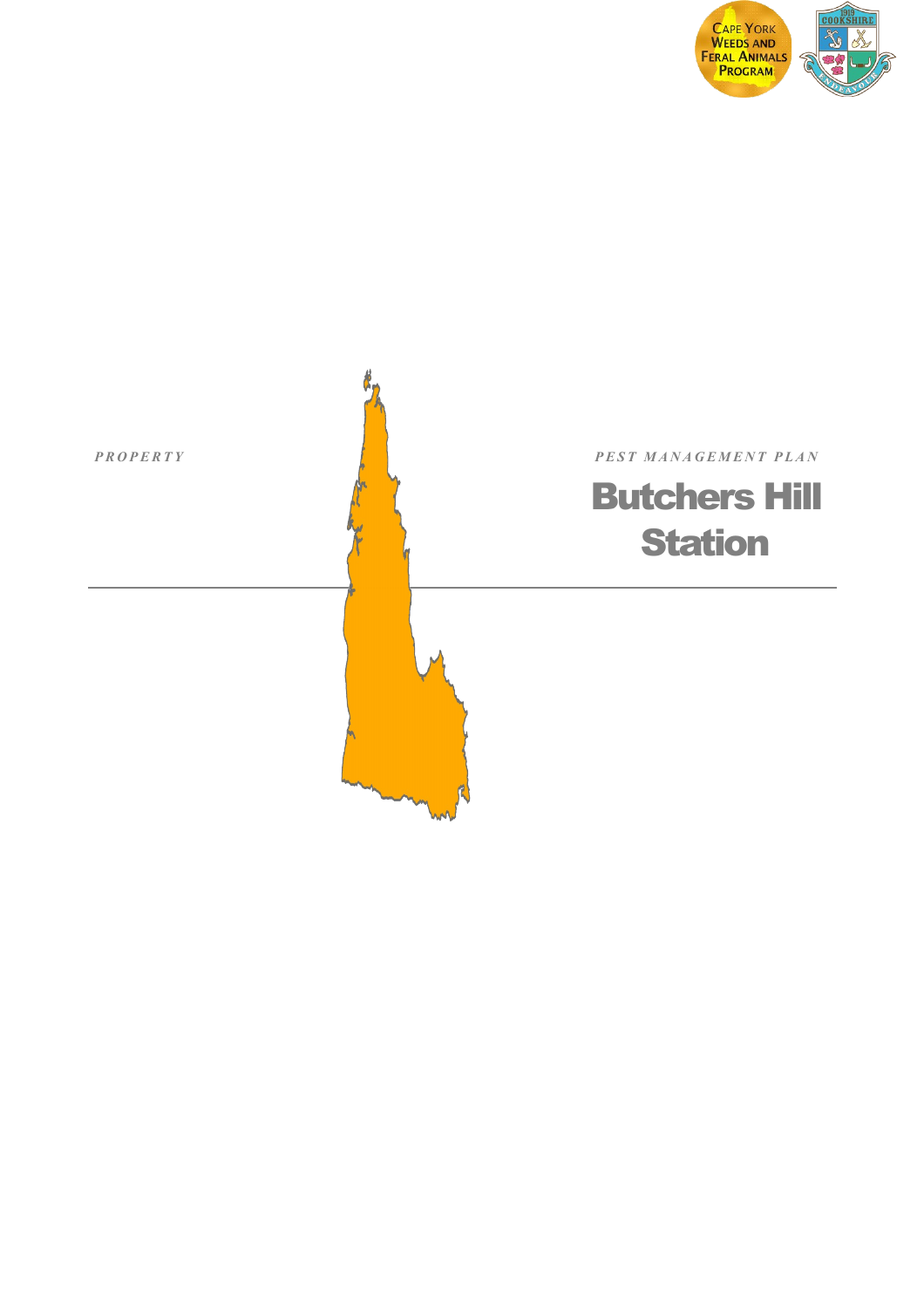# **Table of Contents**

| Introduction.    |
|------------------|
|                  |
|                  |
|                  |
|                  |
|                  |
|                  |
|                  |
|                  |
| DESCRIPTION      |
| <b>EXAMPLES.</b> |
|                  |
|                  |
|                  |
|                  |
|                  |
|                  |
|                  |
|                  |
| 13               |

<span id="page-1-1"></span>**Introduction**  $\star\star$ 

# <span id="page-1-0"></span>**Executive Summary**

To manage the land of Butchers Hill Station, in a sustainable way, by controlling weeds and pest animals on the property, and ensuring it's economic and environmental viability continues into the future.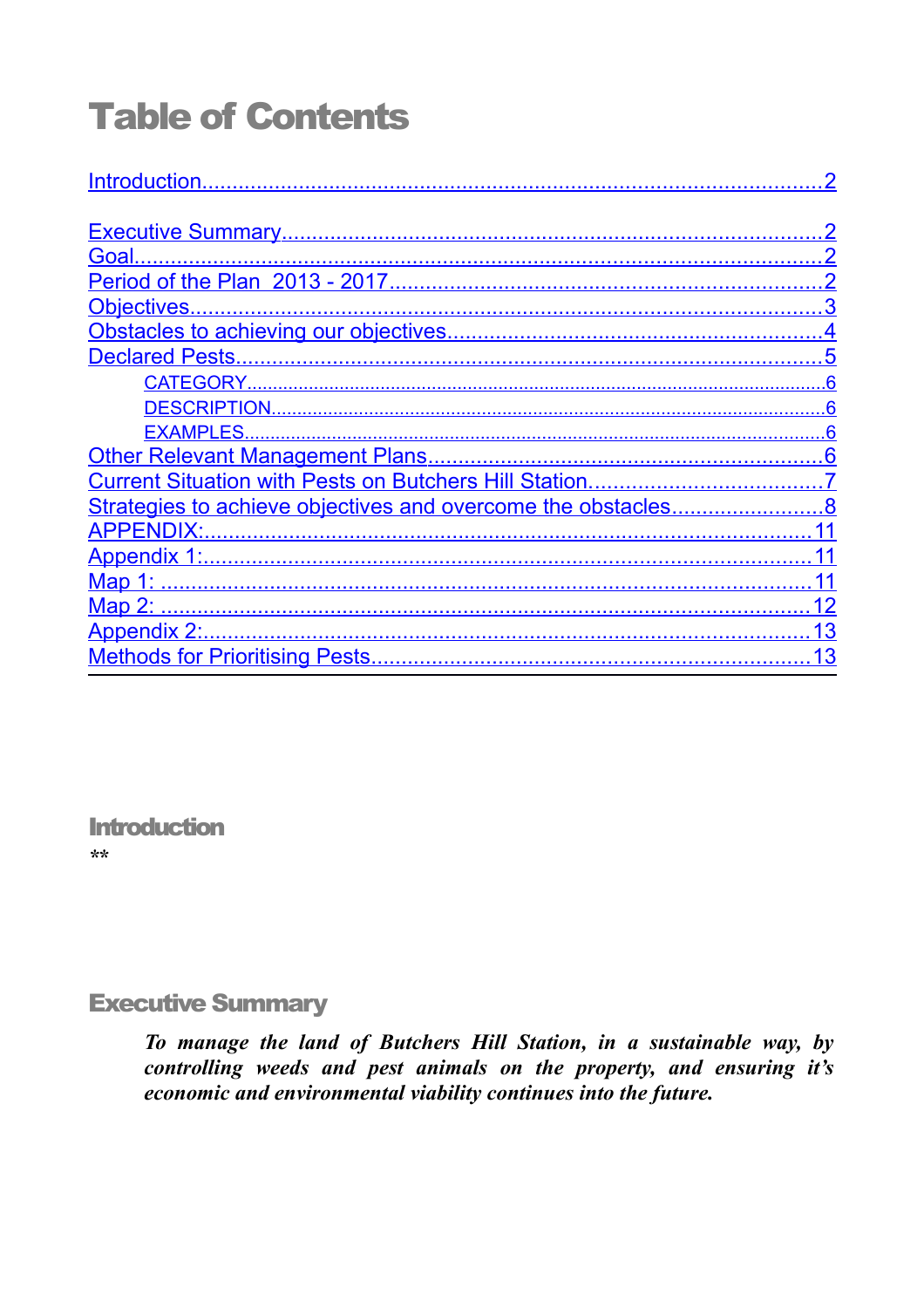#### <span id="page-2-2"></span>Goal

- *To manage the land of Butchers Hill Station, in a sustainable way, by controlling weeds and pest animals and to ensure economic and environmental viability.*
- *To have no declared plants or environmental weeds actively growing and unmanaged on Butchers Hill Station.*
- *To have a workable management plan to control declared and other feral animals.*

# <span id="page-2-1"></span>Period of the Plan 2013 - 2017

## <span id="page-2-0"></span>**Objectives**

*The objectives for weed and feral animal management in Butchers Hill Station over the next 4 years are:*

1. *To prevent the introduction of any new weed species on the property or new infestations of existing species in clean areas.*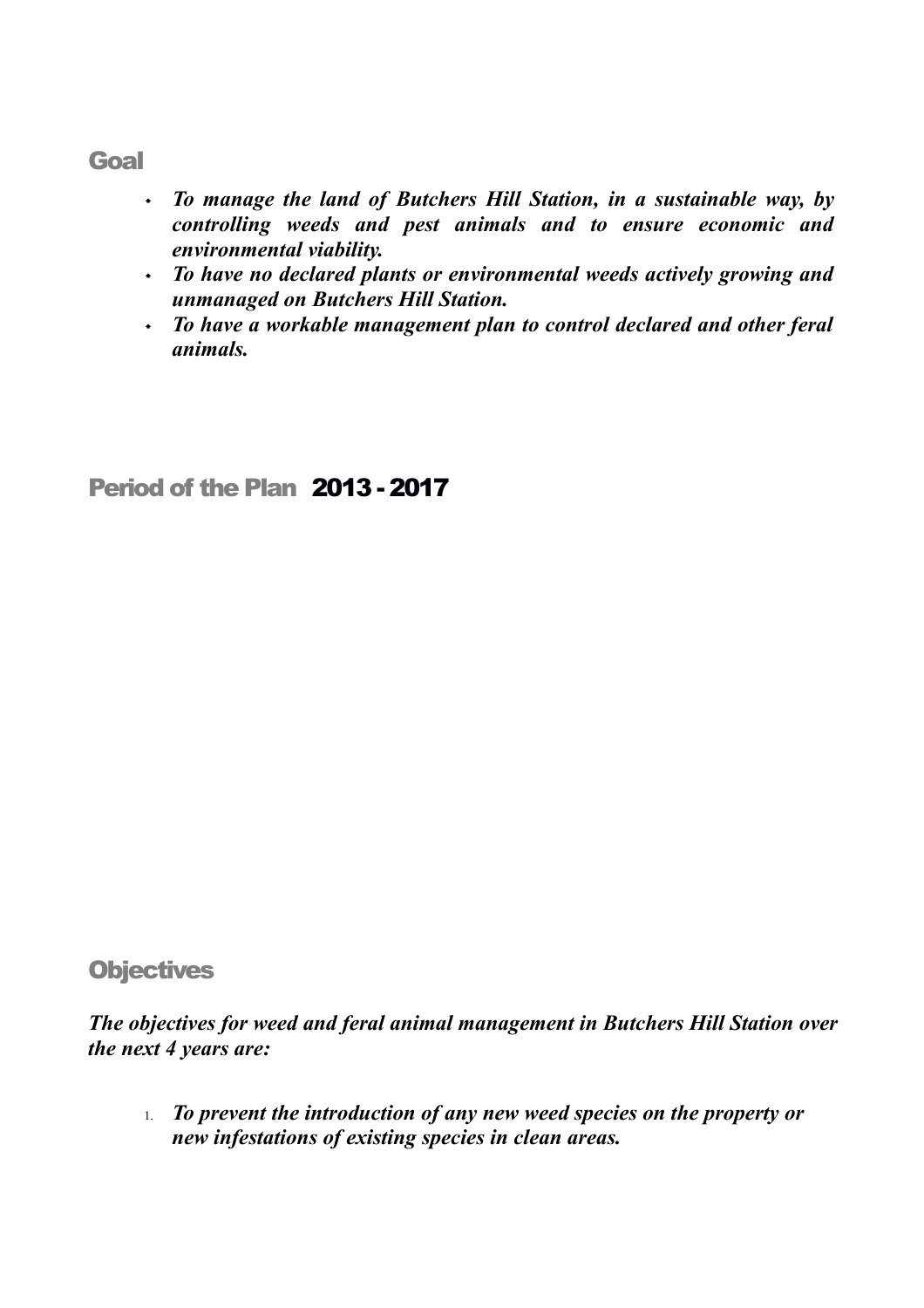- 2. *All high priority weeds to be reduced in area and/or reduced in density of current infestations.*
- 3. *To contain or reduce in area all medium priority weeds.*
- 4. *To reduce the number of feral animals within 5 years.*

<span id="page-3-1"></span>Obstacles to achieving our objectives

- *Time and money.*
- *Long viability of some weeds seeds.*
- *Visitors' vehicles bringing in weed seeds.*
- *New weeds arriving in feed and stock*
- *Birds and other seed carriers*
- *Weather.*
- *Attitudes of neighbours.*

#### <span id="page-3-0"></span>Declared Pests

*The Land Protection (Pest and Stock Route Management) Act 2002 and the Land Protection (Pest and Stock Route Management) Regulation 2003 provide legislative measures to manage pests and address the impacts they have on the environment. This Act and its regulation commenced on July 1, 2003. There are three classes of declared pests, which cover both plants and animals. Class 3 requires pests to be controlled on environmentally significant areas or on land adjacent to them.*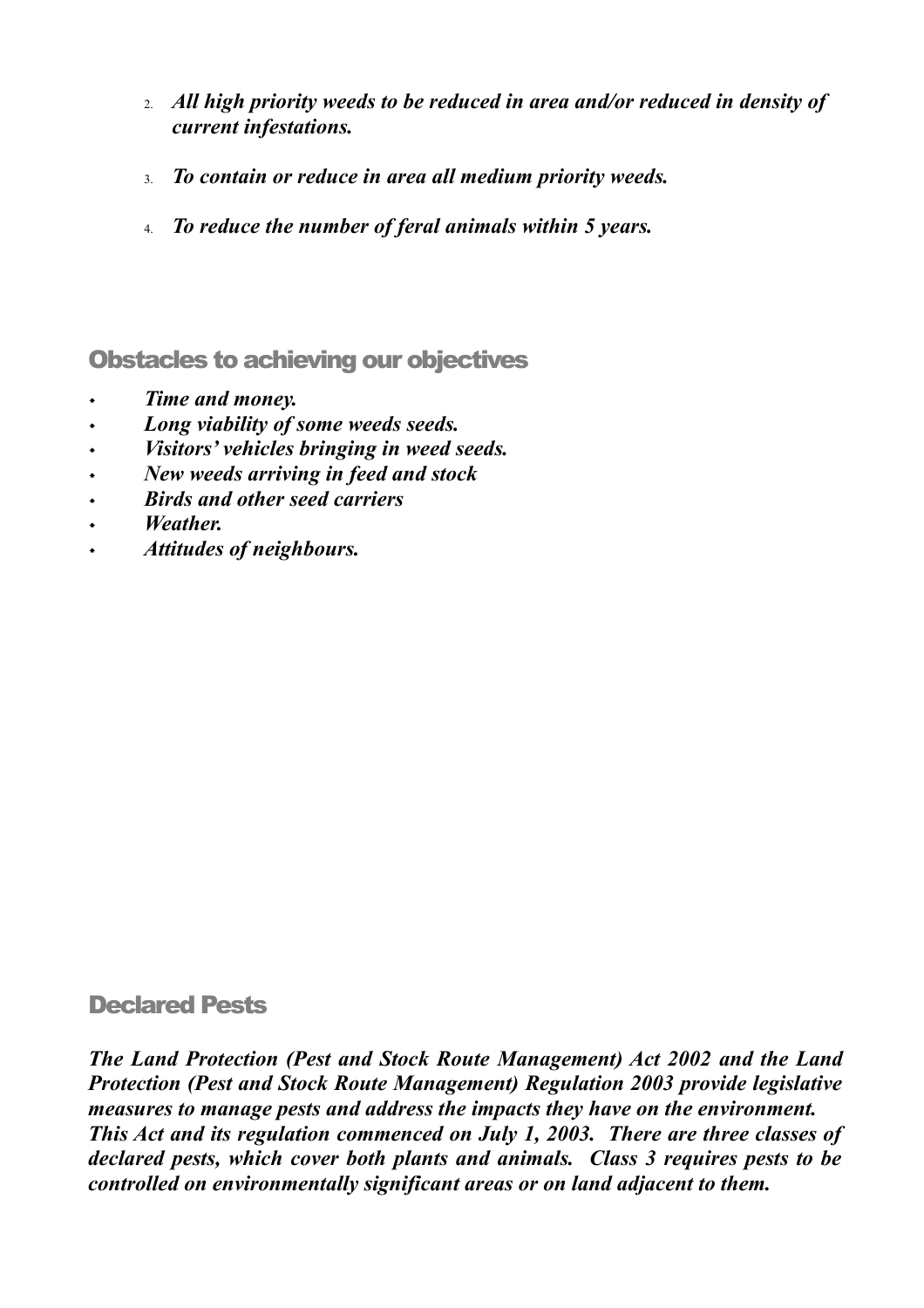*Under this legislation economic, environmental and social impacts of pests are recognised. Environmental weeds, weed seed and spread of animal pests, as well as Local government and State land pest management, including planning requirements, are included. A declared pest cannot be offered for sale, traded, or given away without a permit. Persons are required to take reasonable steps to not spread the pest by their activities. Pest management planning activities for land and fresh water bodies in Queensland are to take note of all declared pests. The Act requires declared plants and animals to be controlled by the land holder.* 

*There are three declaration categories, common to both plants and animals. Categories and species included under them are listed in Schedules of the Regulations. The categories of declaration are:*

<span id="page-4-3"></span><span id="page-4-2"></span><span id="page-4-1"></span>

| <b>CATEGORY</b>    | <b>DESCRIPTION</b>                      | <b>EXAMPLES</b>             |
|--------------------|-----------------------------------------|-----------------------------|
| <b>Class 1</b>     | Not generally established in Queensland | <b>Giant Sensitive Tree</b> |
|                    | and has potential to cause an adverse   | See note below for animals  |
|                    | economic, environmental or social       |                             |
|                    | impact.                                 |                             |
| Class <sub>2</sub> | Established in Queensland and can cause | Sicklepod                   |
|                    | significant adverse economic,           | Hymenachne                  |
|                    | environmental or social impact          | Dingo                       |
|                    | (including in another State).           | Feral pig                   |
| Class 3            | Established in Queensland and has or    | Lantana                     |
|                    | could have adverse economic,            |                             |
|                    | environmental or social impact          | Singapore daisy             |
|                    | including in another State).            |                             |

<span id="page-4-0"></span>Other Relevant Management Plans

*There are several other plans and strategies that deal with pest management that need to be read in conjunction with this Plan. They are:*

- *[Queensland Weeds Strategy 2002-2006](http://www.daff.qld.gov.au/documents/Biosecurity_EnvironmentalPests/IPA-QLD-Weed-Strategy.pdf)*
- *[CYP Pest Management Plan](http://www.cywafap.org.au/pdfdocs/Final%20Draft%20CYP%20PM%20Strategy%20v2.1.pdf)*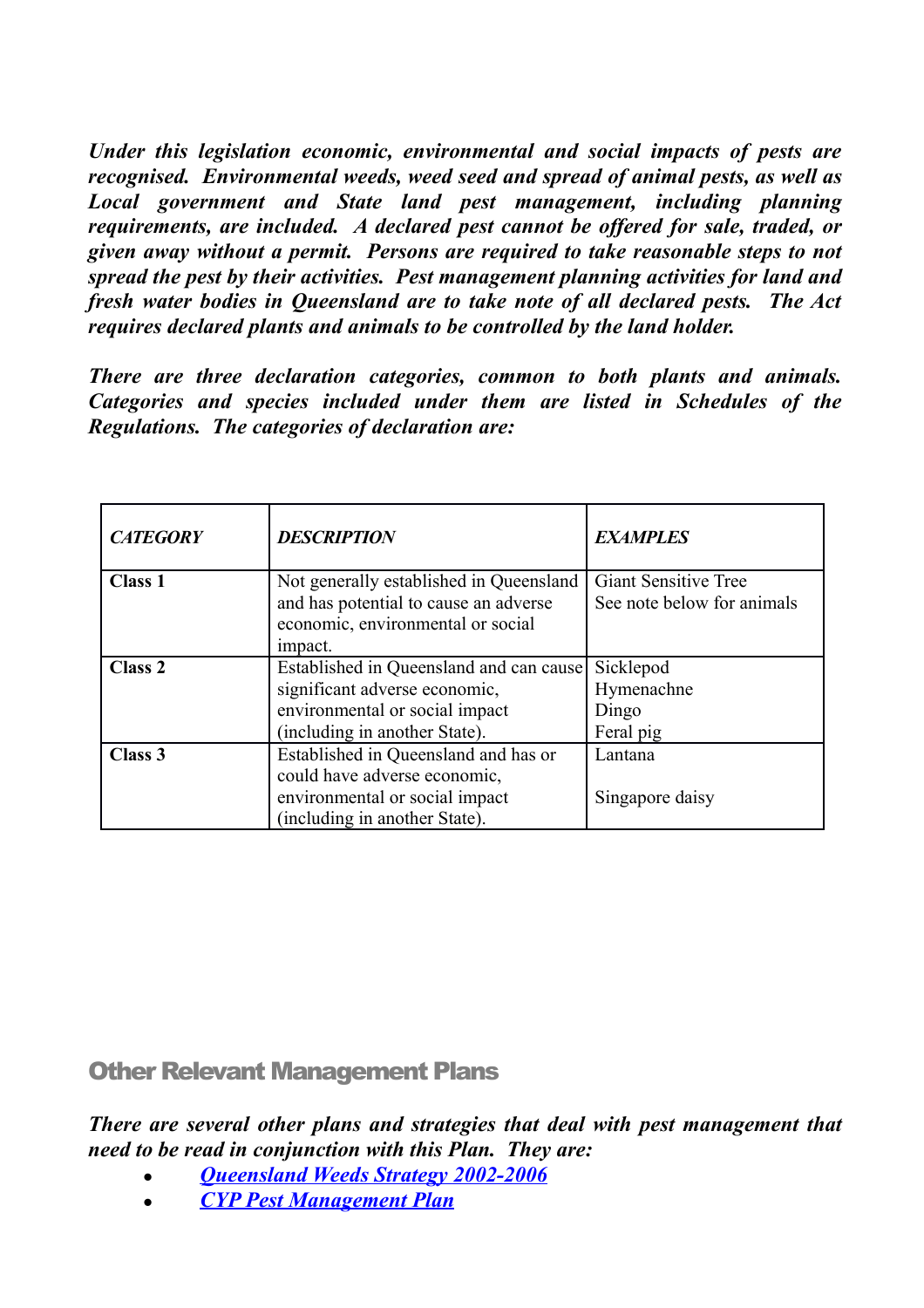*[Cook Shire PMP](http://www.cywafap.org.au/pdfdocs/CSC_PMP_2012-2016.pdf)*

<span id="page-5-0"></span>Current Situation with Pests on Butchers Hill Station.

| <b>COMM</b><br>ON<br><b>NAME</b> | <b>IFIC</b><br><b>NAME</b> | <b>SCIENT THREA</b><br>T<br><b>Natural</b><br><b>Agricult</b><br>ure<br>areas<br>areas | $\mathbf Y$ | <b>ACHIEV RATION PRIORITY</b><br><b>ABILIT</b> | <b>DECLA</b><br><b>CATEG</b><br><b>ORY</b> |                | (Overall rating)        |                |  |
|----------------------------------|----------------------------|----------------------------------------------------------------------------------------|-------------|------------------------------------------------|--------------------------------------------|----------------|-------------------------|----------------|--|
| <b>Plants</b>                    |                            |                                                                                        |             |                                                |                                            |                |                         |                |  |
| Sicklepod                        |                            | Senna obtusifolia                                                                      |             | $\mathbf{1}$                                   | $\mathbf{1}$                               | $\overline{2}$ |                         | Class $2$ High |  |
| <b>Grader Grass</b>              |                            | Themeda quadrivalvis                                                                   |             | $\mathbf{1}$                                   | $\mathbf{1}$                               | $\mathbf{1}$   | $\overline{a}$          | High           |  |
| Rubber vine                      |                            | Cryptostegia<br>grandiflora                                                            |             | $\overline{2}$                                 | $\overline{2}$                             | $\overline{3}$ | Class<br>$\overline{2}$ | High           |  |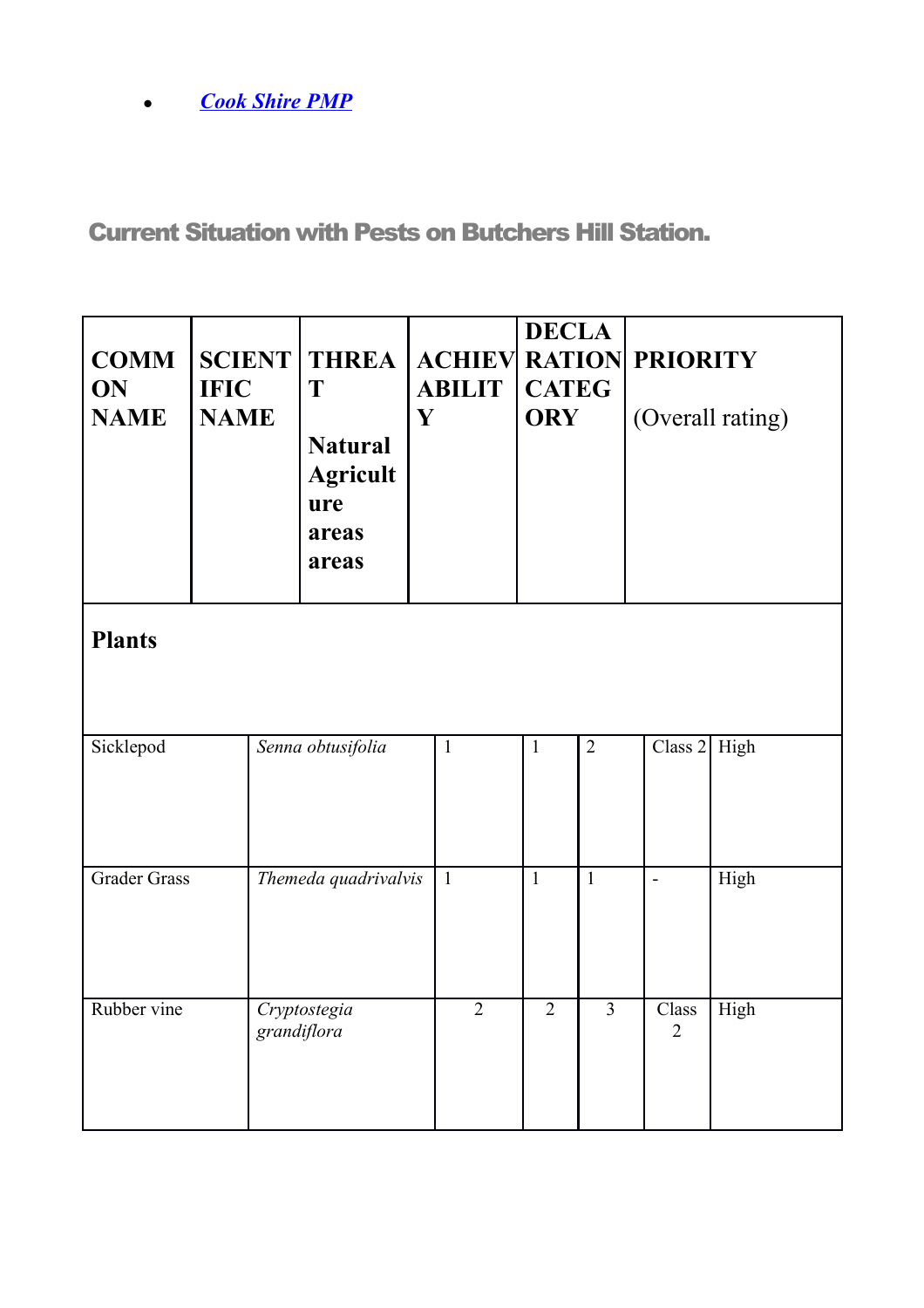| Snake Weed                | Stachytarpheta<br>cayennensis | $\overline{3}$ | $\overline{2}$ | $\sqrt{2}$     | $\qquad \qquad \blacksquare$ | Low  |
|---------------------------|-------------------------------|----------------|----------------|----------------|------------------------------|------|
| Sida                      | Sida sp                       | $\overline{3}$ | $\overline{2}$ | $\overline{3}$ | $\blacksquare$               | Low  |
| Common Sensitive<br>Plant | Mimosa pudica                 | $\overline{3}$ | $\overline{3}$ | $\overline{3}$ | $\frac{1}{2}$                | Low  |
|                           |                               |                |                |                |                              |      |
|                           |                               |                |                |                |                              |      |
|                           |                               |                |                |                |                              |      |
| <b>Animals</b>            |                               |                |                |                |                              |      |
| Feral Pigs                | Sus scrofa                    | $1\,$          | $\,1\,$        | $\overline{2}$ | Class 2                      | High |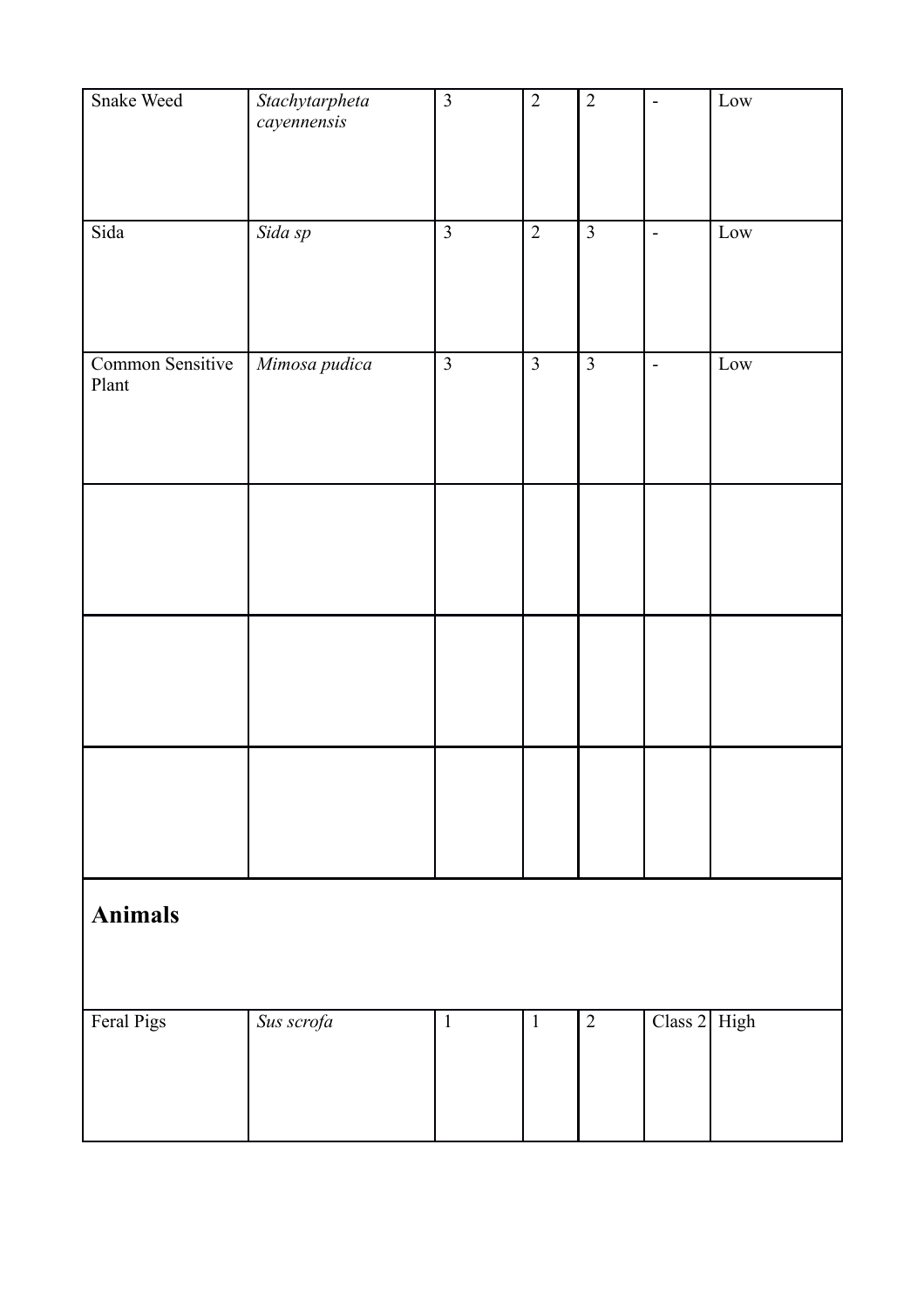| Wild dogs/<br>Dingo | Canis familiaris<br>C. familiaris dingo | $\overline{2}$ | $\overline{2}$ | $\overline{3}$ | Class $2$ High |      |
|---------------------|-----------------------------------------|----------------|----------------|----------------|----------------|------|
| Horses              | Equus caballus                          | л.             | 1              | $\overline{2}$ | N/A            | High |
|                     |                                         |                |                |                |                |      |

# <span id="page-7-0"></span>Strategies to achieve objectives and overcome the obstacles

#### **Objective 1:**

**To prevent the introduction of any new weed species on the property or new infestations of existing species in clean areas.**

#### **Current situation:**

Constant monitoring of property to ensure no new weeds species are present. Continue spraying all known infestations and looking out of any new occurrences and new weeds species.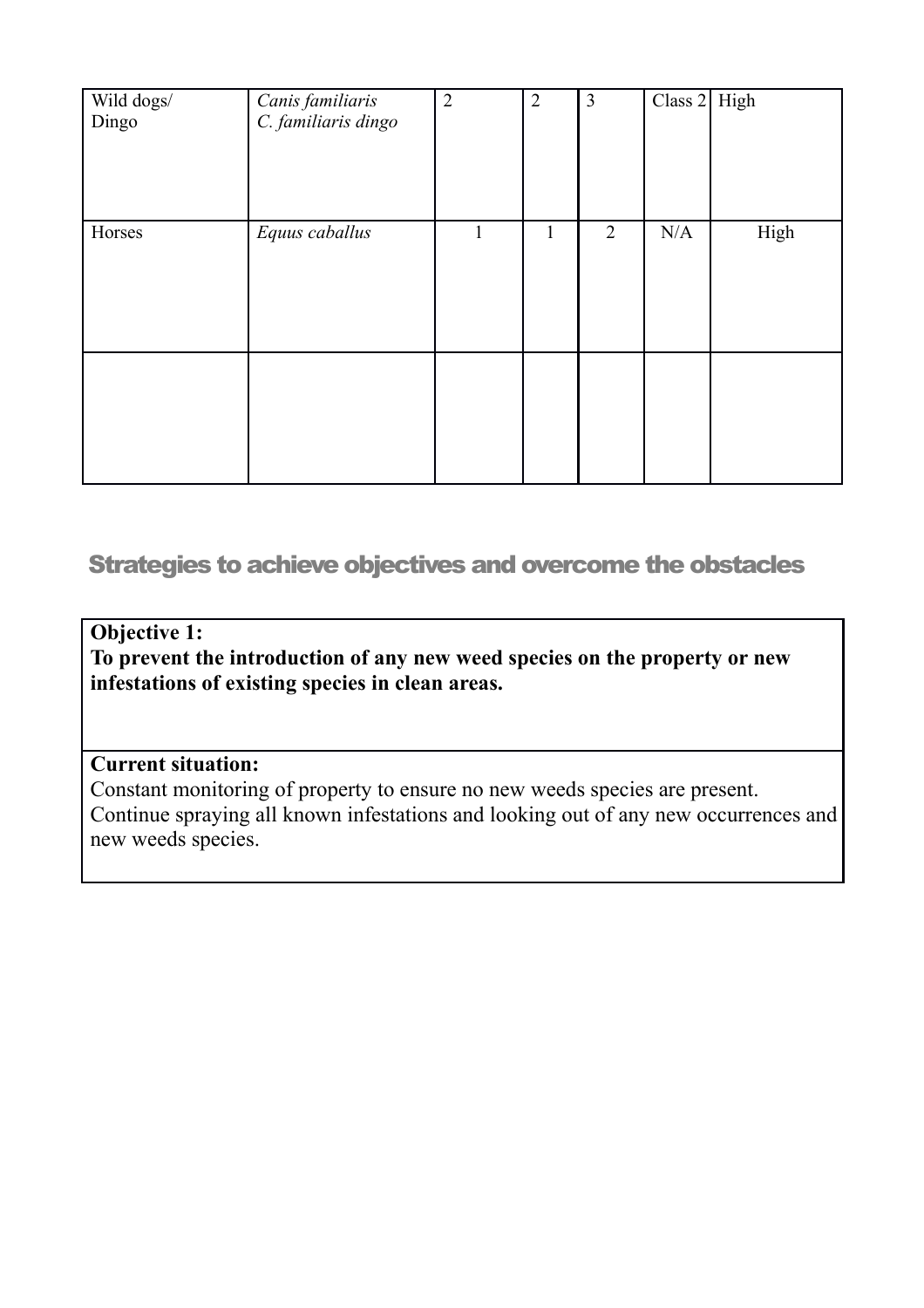| <b>Strategies / Actions By Whom</b>                                                                 |                                               | When        | <b>Monitoring</b>                                                                             |  |  |
|-----------------------------------------------------------------------------------------------------|-----------------------------------------------|-------------|-----------------------------------------------------------------------------------------------|--|--|
|                                                                                                     |                                               |             | processes                                                                                     |  |  |
| Monitor roadsides<br>for any new or<br>declared weed<br>outbreaks and notify<br>Cook Shire Council. | Landholder                                    | On going    | Roadsides visually<br>monitored                                                               |  |  |
|                                                                                                     | Landholder                                    | As required | Stock -feed areas to<br>be visually                                                           |  |  |
| Purchase stockfeed<br>and pasture seed<br>from local areas.                                         |                                               |             | monitored                                                                                     |  |  |
| Obtain vendor<br>declaration where<br>possible.                                                     | Landholder                                    | As required | Yards monitored for<br>any new weed<br>species. Sight<br>inspection after<br>every rain event |  |  |
| Keep any new<br>livestock in the<br>yards for at least 7<br>days prior to<br>releasing.             | Landholder                                    | Ongoing     | Designated area<br>established                                                                |  |  |
| Designate a wash<br>down area on the<br>property.                                                   |                                               |             |                                                                                               |  |  |
| Performance indicator                                                                               | No new areas of weeds established on property |             |                                                                                               |  |  |
|                                                                                                     |                                               |             |                                                                                               |  |  |
| <b>Resources required</b>                                                                           |                                               |             |                                                                                               |  |  |
|                                                                                                     | Owners to undertake monitoring activities     |             |                                                                                               |  |  |
|                                                                                                     |                                               |             |                                                                                               |  |  |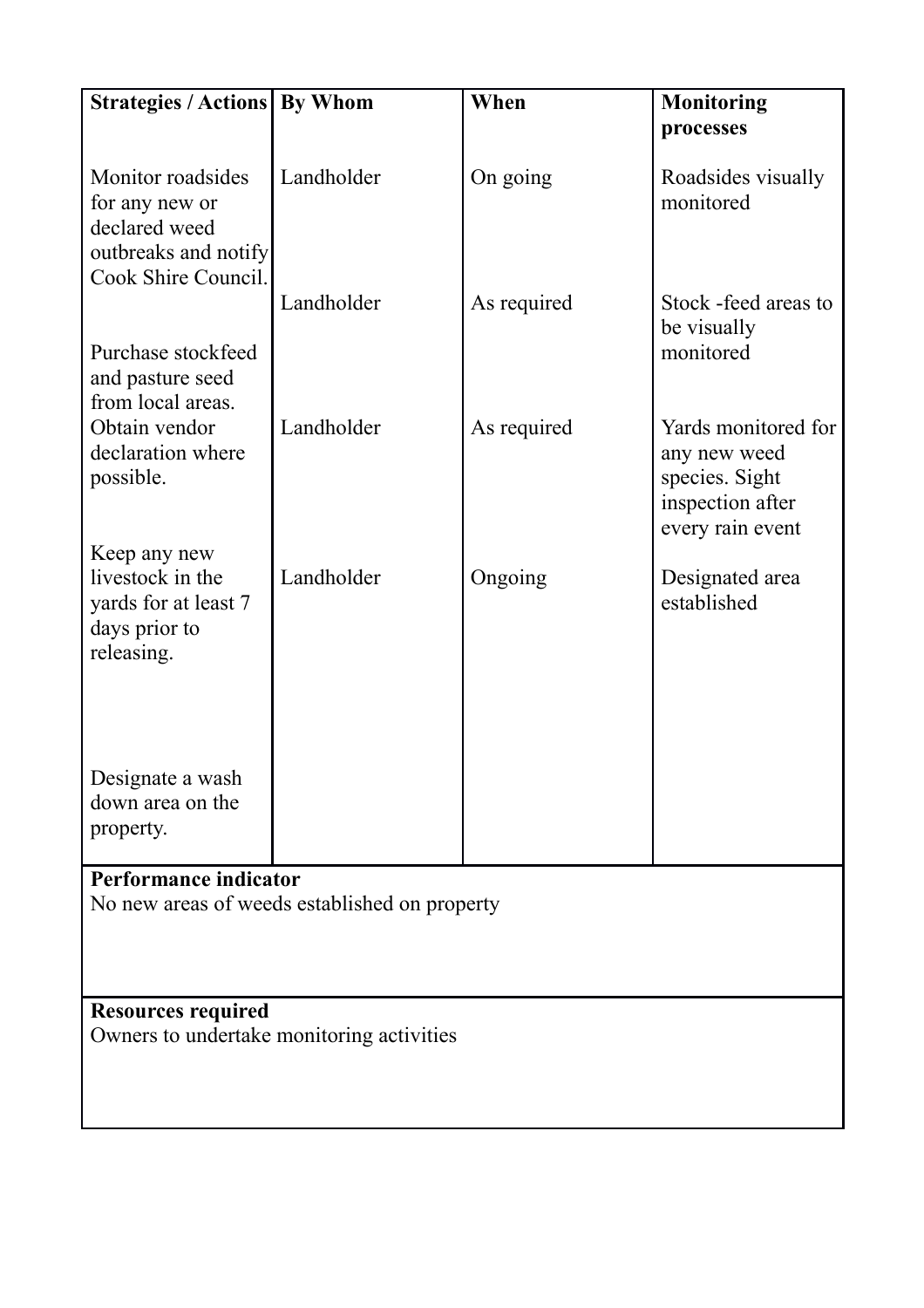# **Objective 2:**

All high priority weeds to be reduced in area and/or reduced in density of current infestations.

#### **Current situation:**

Sicklepod is present on the property the long viability of the seed poses an obstacle to management of this weed.

| <b>Strategies/actions</b>                                         | By whom                                                                               | When                  |
|-------------------------------------------------------------------|---------------------------------------------------------------------------------------|-----------------------|
| Apply for Incentive Scheme<br>to assist with cost of<br>chemicals | Landholder                                                                            | January 2013          |
|                                                                   | Landholder                                                                            | After first storms/   |
| Continue spraying and                                             |                                                                                       | When actively growing |
| slashing programs as<br>required                                  |                                                                                       | As required each year |
|                                                                   | Landholder                                                                            |                       |
| Do follow- up treatment of<br>areas                               |                                                                                       |                       |
| <b>Performance indicator</b>                                      |                                                                                       |                       |
|                                                                   | All priority weeds have been reduced in area and density                              |                       |
| <b>Pest Monitoring Process</b>                                    |                                                                                       |                       |
|                                                                   | Visually check areas of known outbreaks and along tracks for new outbreaks.           |                       |
|                                                                   | Introduce GIS mapping of all outbreaks to monitor size of areas. Introduce assessment |                       |
| sheets.                                                           | process for density recording and record all high priority weeds controlled on data   |                       |
| <b>Resources required</b>                                         |                                                                                       |                       |
| Sprayunit                                                         |                                                                                       |                       |
| Round-up Biactive                                                 |                                                                                       |                       |
| <b>Grazon DS</b>                                                  |                                                                                       |                       |
| Wetting agent                                                     |                                                                                       |                       |
| Labour                                                            |                                                                                       |                       |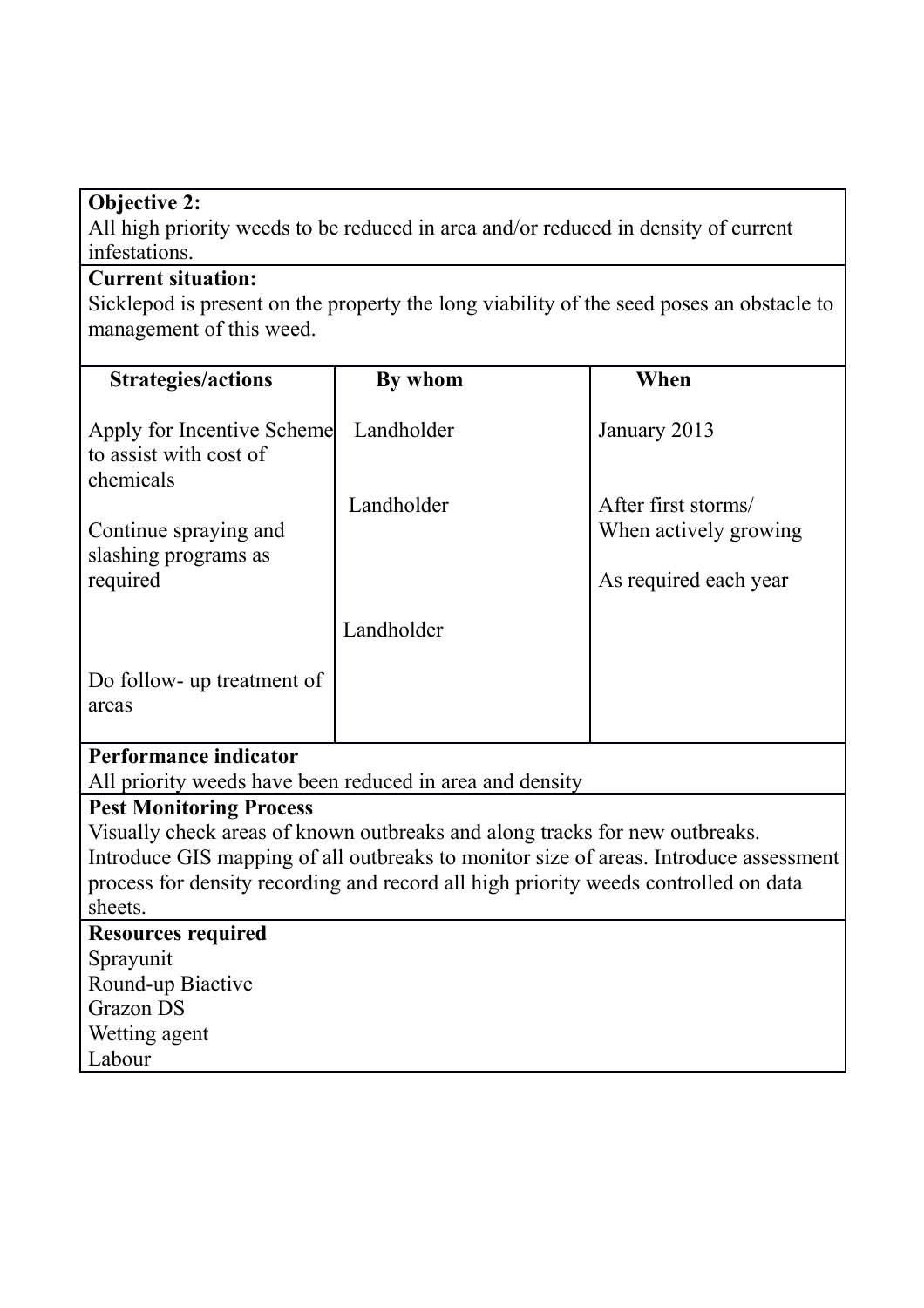# **Objective 3:**

To contain or reduce in area all medium priority weeds

# **Current situation:**

These weeds need to be monitored and controlled to reduce the areas within the yearly program. This control work will be coordinated with the spraying of the high priority weeds.

| <b>Strategies/actions</b>      | By whom                                                                                | When    |  |  |
|--------------------------------|----------------------------------------------------------------------------------------|---------|--|--|
|                                |                                                                                        |         |  |  |
| Continue spraying/slashing     | Landholder                                                                             | Ongoing |  |  |
|                                |                                                                                        |         |  |  |
| Monitor for impact on          | Landholder                                                                             | Ongoing |  |  |
| pastures                       |                                                                                        |         |  |  |
|                                |                                                                                        |         |  |  |
|                                |                                                                                        |         |  |  |
| Performance indicator          |                                                                                        |         |  |  |
|                                | All medium priority weeds have not spread any further than their current infestations. |         |  |  |
| <b>Pest Monitoring Process</b> |                                                                                        |         |  |  |
|                                | Visually check areas of known outbreaks and along tracks for new outbreaks.            |         |  |  |
|                                | Introduce GIS mapping of all outbreaks to monitor size of areas.                       |         |  |  |
| <b>Resources required</b>      |                                                                                        |         |  |  |
| Sprayunit                      |                                                                                        |         |  |  |
| Grazon DS                      |                                                                                        |         |  |  |
| Round-up and wetting agent     |                                                                                        |         |  |  |
| Labour                         |                                                                                        |         |  |  |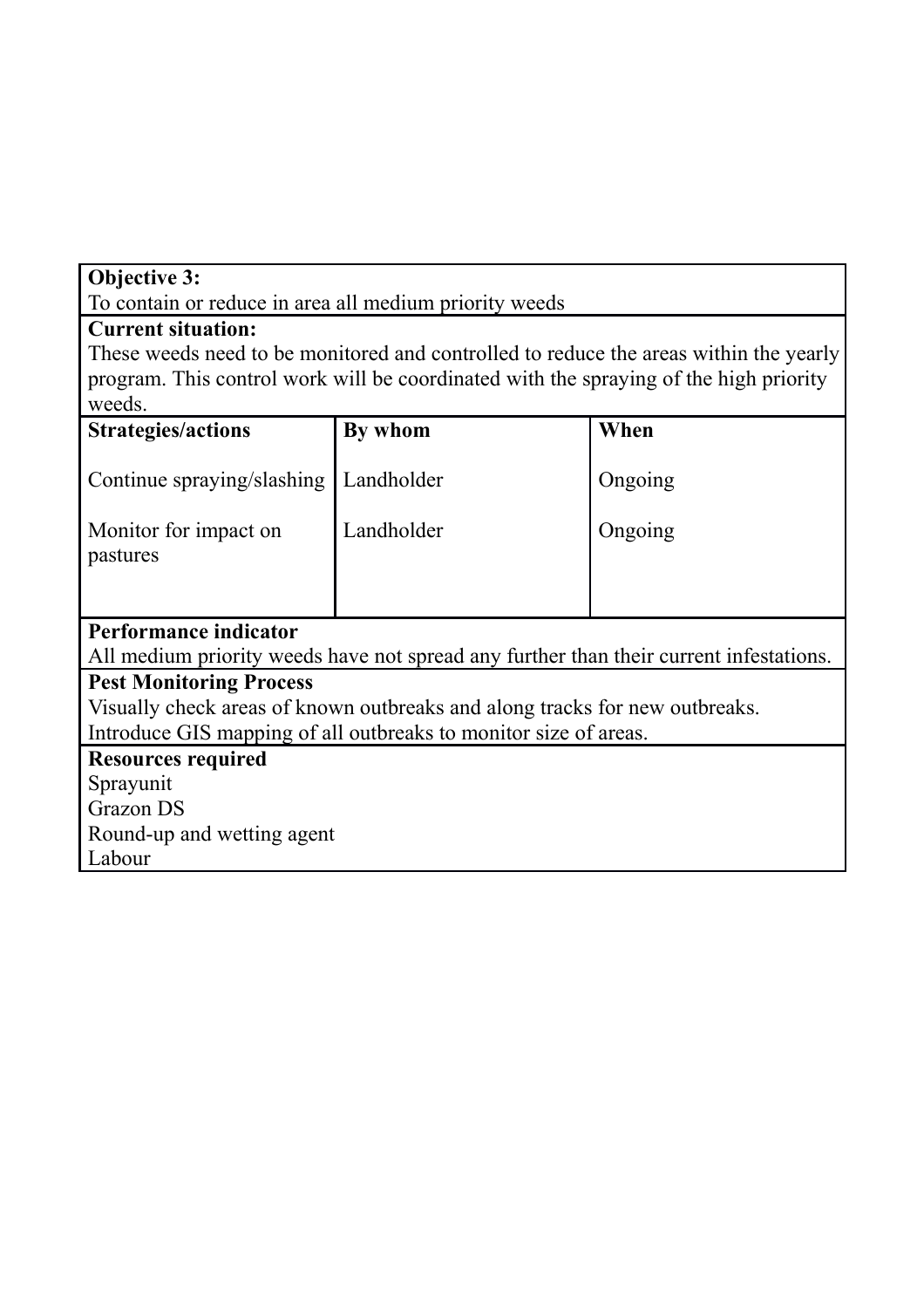| <b>Objective 4:</b>                                   |                                                                                          |                               |                 |
|-------------------------------------------------------|------------------------------------------------------------------------------------------|-------------------------------|-----------------|
| To reduce the number of feral animals within 5 years. |                                                                                          |                               |                 |
| Animal                                                | <b>Threat</b>                                                                            | <b>Achievability</b>          | <b>Priority</b> |
| Feral Pigs                                            |                                                                                          | $\overline{2}$                | High            |
| Wild dogs/dingoes                                     | $\overline{2}$                                                                           | $\overline{2}$                | High            |
| <b>Impact/Current situation:</b>                      |                                                                                          |                               |                 |
|                                                       | Feral pigs have the potential to carry disease and infest other parts of the property by |                               |                 |
|                                                       | transporting weed seed. Wild dogs/dingoes attack domestic animals including              |                               |                 |
|                                                       | working dogs, cattle and calves which cause the loss of time and money.                  |                               |                 |
|                                                       |                                                                                          |                               |                 |
| <b>Strategies / Actions</b>                           | By Whom                                                                                  | When                          |                 |
| Apply for incentive                                   | Owner                                                                                    | January 2013                  |                 |
| scheme support for                                    |                                                                                          | (annually)                    |                 |
| ammunition                                            |                                                                                          |                               |                 |
|                                                       |                                                                                          |                               |                 |
| Feral pigs                                            |                                                                                          |                               |                 |
|                                                       | Landholder                                                                               | Ongoing                       |                 |
| Shoot feral pigs                                      |                                                                                          |                               |                 |
| when they are                                         |                                                                                          |                               |                 |
| sighted                                               | Owner and                                                                                | September/ October (annually) |                 |
|                                                       | employees /                                                                              |                               |                 |
| Wild dogs/dingoes                                     | <b>CYWAFAP</b> staff                                                                     |                               |                 |
|                                                       |                                                                                          | As required                   |                 |
| Continue 1080                                         |                                                                                          |                               |                 |
| baiting program                                       | Owner/staff                                                                              |                               |                 |
|                                                       |                                                                                          |                               |                 |
| Shoot Wild                                            |                                                                                          |                               |                 |
| dogs/dingoes when                                     |                                                                                          |                               |                 |
| sighted                                               |                                                                                          |                               |                 |
| Performance indicator                                 |                                                                                          |                               |                 |
|                                                       | The number of feral animals has been reduced.                                            |                               |                 |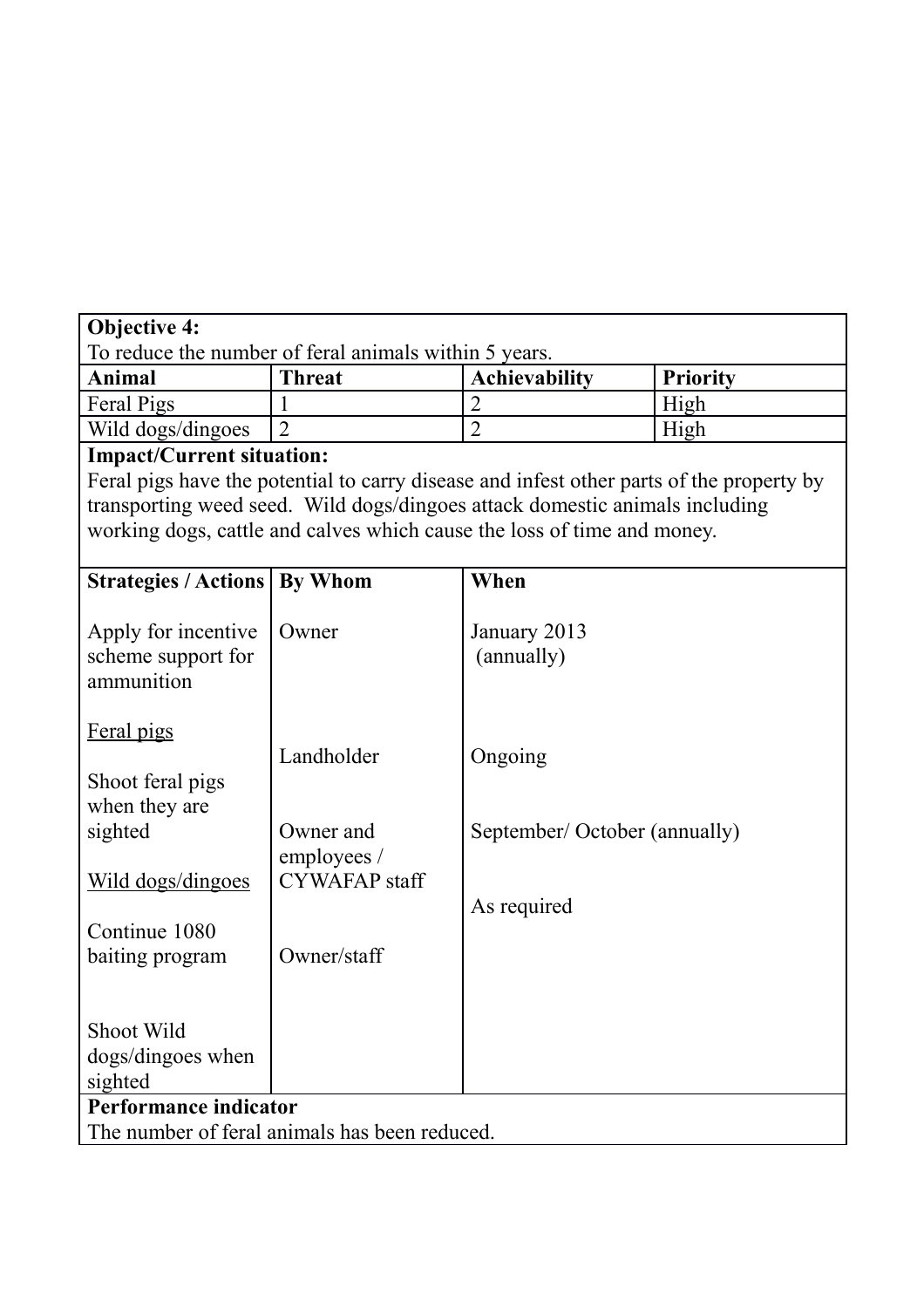**Pest Monitoring Process** Visually check paddocks, creek lines for movement and disturbance, record on data sheet all animals that are destroyed. **Resources** 1080 Meat for baits Rifle and Ammunition Vehicles Labour

# <span id="page-12-2"></span>APPENDIX:

<span id="page-12-1"></span>Appendix 1:

<span id="page-12-0"></span>Map 1:

*NB: Infestations are only in close proximity as described by the landholder and have not been mapped by GPS.*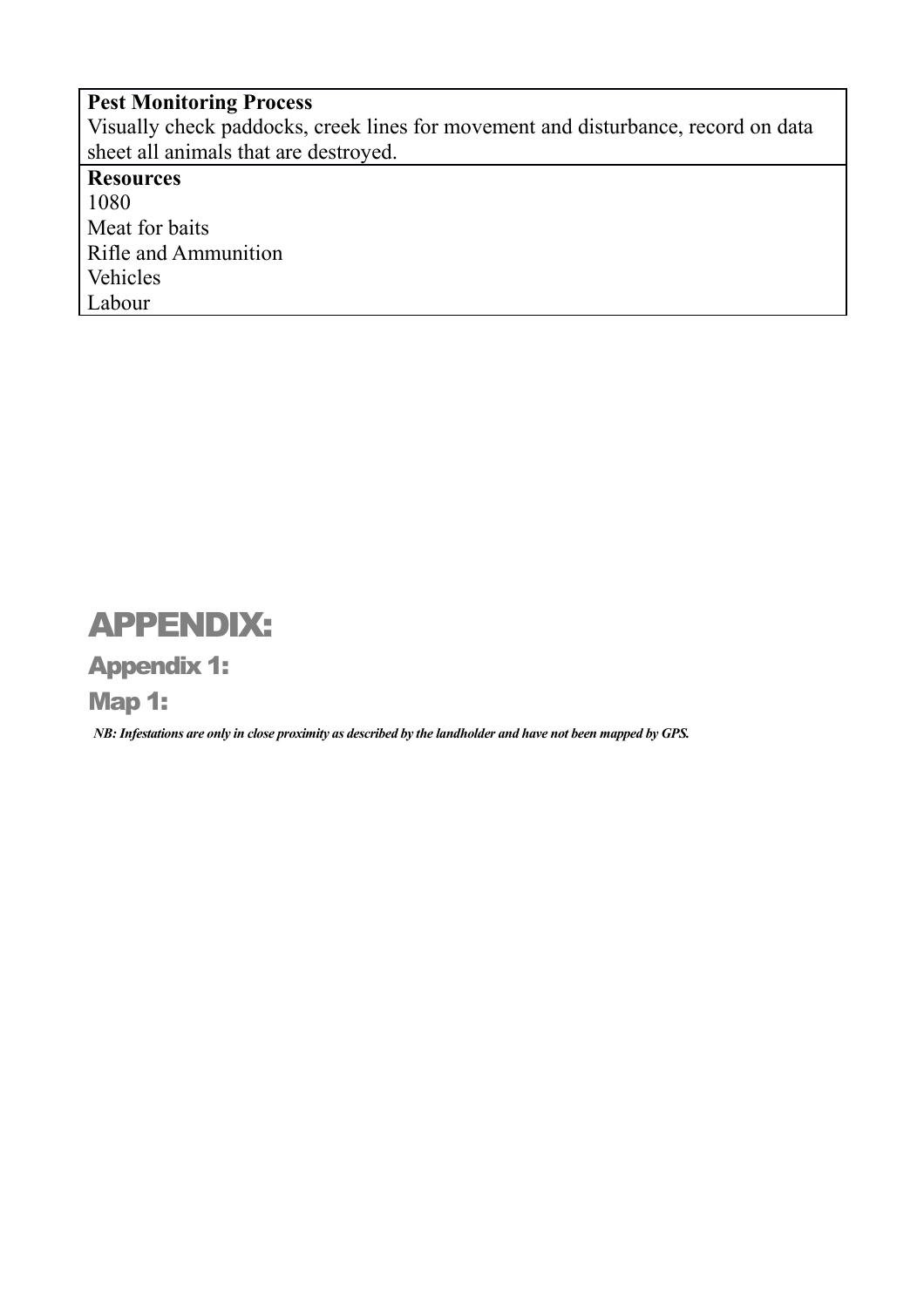<span id="page-13-2"></span>Map 2:

*NB: Feral animal locations are only in close proximity as described by the landholder and have not been mapped by GPS.*

<span id="page-13-1"></span>Appendix 2:

<span id="page-13-0"></span>Methods for Prioritising Pests